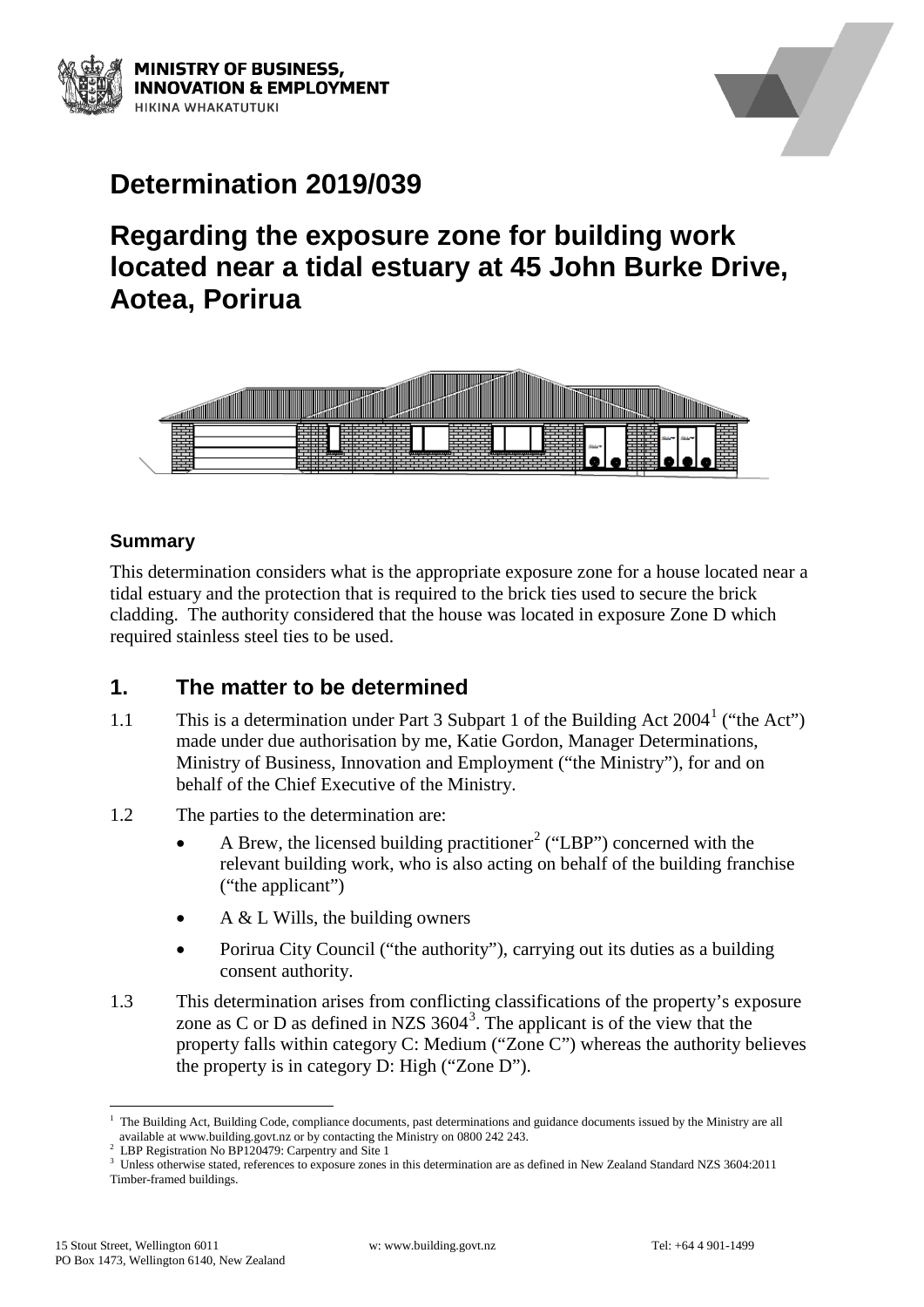- 1.[4](#page-1-0) Therefore the matter to be determined<sup>4</sup> is whether the proposed building work with brick ties manufactured for exposure Zone C will satisfy the minimum 50-year durability period required by the Building Code Clause B2.3.1(a) of Clause B2 Durability.<sup>[5](#page-1-1)</sup>
- 1.5 In making my decision, I have considered the submissions of the parties, the report of the independent expert commissioned by the Ministry to advise on this dispute ("the expert") and the other evidence in this matter.
- 1.6 The relevant clauses of the Building Code and the Acceptable Solution referred to in this determination are set out in Appendix A.

## **2. The building work and background**

2.1 The building work considered in this determination is a new single storey house situated in Aotea Sub Division, Porirua. The site is approximately 375m away from the closest point of the Porirua tidal estuary. The site is in a very high wind zone with the prevailing wind running south-west to north-east. The nearest surf beach is Titahi Bay, which is about 2.7km north-west of the site. Figure 1 (taken from the expert's report) shows the building site, the tidal estuary (Porirua Harbour) and the surf beach (Titahi Bay).



**Figure 1: Aerial photograph<sup>[6](#page-1-2)</sup> showing the building site (arrow)** 

<span id="page-1-0"></span> $4$  Under sections  $177(1)(a)$  of the current Act

<span id="page-1-1"></span><sup>&</sup>lt;sup>5</sup> In this determination references to sections are to sections of the Act, and references to clauses are to clauses of the Building Code (Schedule 1, Building Regulations 1992)

<span id="page-1-2"></span><sup>&</sup>lt;sup>6</sup> Refer t[o https://satellites.pro/Porirua\\_map#-41.129264,174.849182,17](https://satellites.pro/Porirua_map#-41.129264,174.849182,17).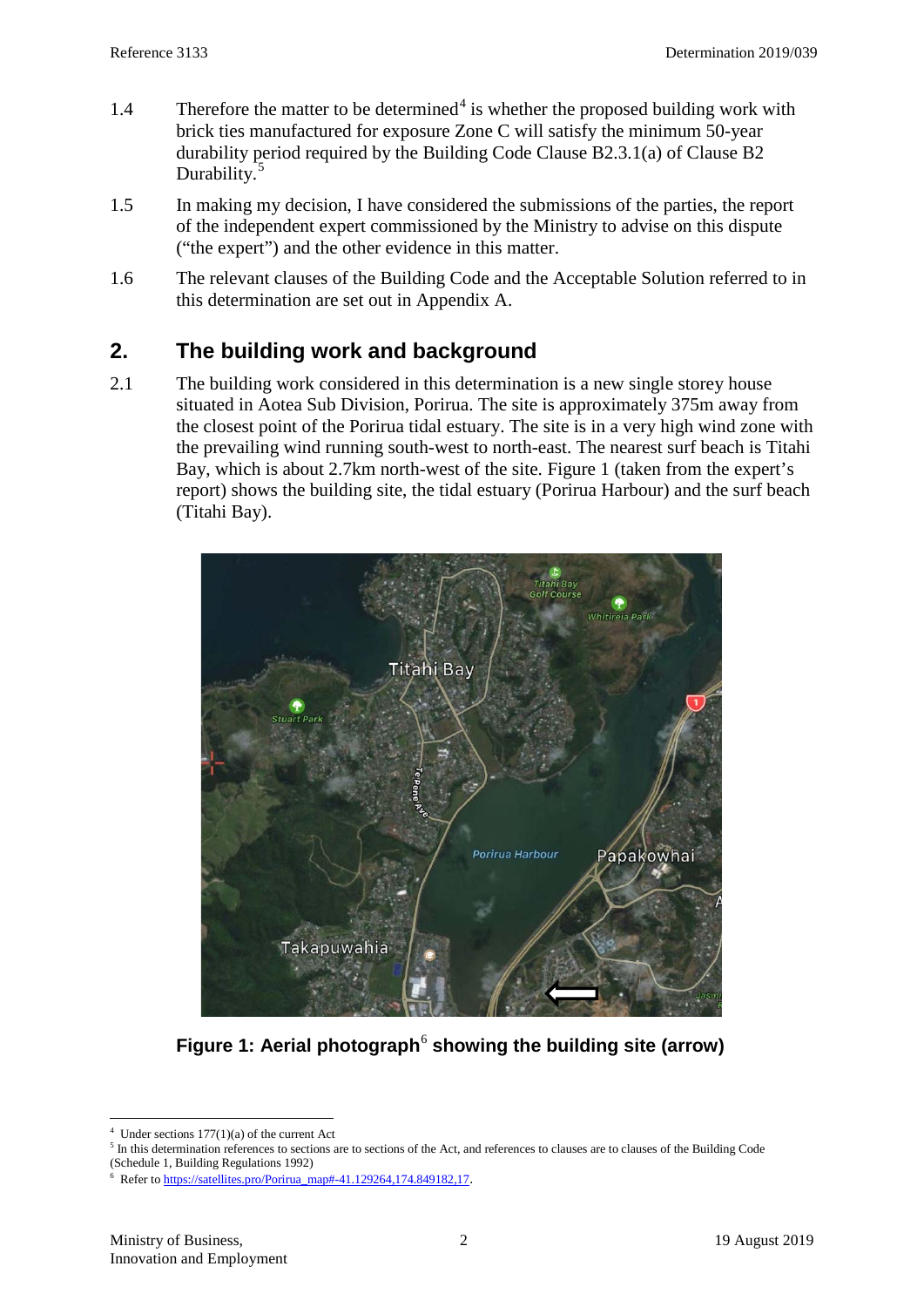<span id="page-2-2"></span>2.2 The new  $249m^2$  four-bedroom house is timber-framed, brick veneer clad, with long run corrugated steel roofing. The authority issued a building consent for the property on 4 January 2019. The approved building consent plans (Drawing No. A501) specified the brick ties as being:

> Fix brickwork with medium duty screw ties… Durability requirement of 470g/m2 galvanised coating or 316 stainless steel to all brick ties

<span id="page-2-3"></span>2.3 A detail on Drawing No. A603 also specified the brick ties as:

Hot-dipped galv. brick ties screw-fixed…

- 2.4 The applicant was concerned about the brick ties passing inspection as a bricklayer had informed him that galvanized brick ties at a nearby property were removed and replaced with stainless steel ties following an authority inspection.
- <span id="page-2-0"></span>2.5 The site is described as "Corrosion Zone: [Zone D"](http://www.branz.co.nz/map-viewer-zone-information#corrosion) in the BRANZ maps<sup>[7](#page-2-1)</sup>.
- 2.6 On 11 February 2019 the applicant contacted the authority informing it that the building was soon to be clad. The authority responded on the same day identifying the site as Zone D explaining, "generally the requirement for brick ties in a corrosion zone is stainless steel…"
- 2.7 The applicant responded to the authority on 11 February 2019 explaining that it believed the property should be considered Zone C because the section is approximately 375m away from the Porirua sheltered inlet. The applicant referred to section 4.2.3.3 of NZS 3604 which states that if the property was within 100m of tidal estuaries or sheltered inlets then it would be in Zone D, but in this instance it was outside the 100m zone.
- 2.8 In several emails to the applicant, all dated 12 February 2019, the authority confirmed its view that the property was in Zone D, stating "the sea spray zone, including all offshore islands and the area within 500m of the coastline, is defined as Zone D in NZS 3604:2011". The authority also referred to the BRANZ maps for the site (refer paragraph [2.5\)](#page-2-0). The authority said that "all other buildings in this area have been designed and constructed based on these requirements".
- 2.9 The building franchise manager contacted the Ministry on 12 February 2019 seeking advice about the matter in dispute; the Ministry provided general advice including past determinations related to coastal exposure zones. On the same day, the managing director of the building franchise contacted the authority asking for a response on whether they could proceed with the building work based on the information that the Ministry had provided.
- 2.10 On 15 February 2019 the authority responded to the franchise manager advising that for it to approve the use of the galvanized ties over stainless steel it would need supporting documentation from a suitably qualified person in order to establish compliance.
- 2.11 The Ministry received an application for a determination on 4 March 2019.

<span id="page-2-1"></span> $\frac{1}{7}$  $\sqrt{B}$  BRANZ Maps are an online mapping tool showing the earthquake and corrosion zones for a given address in New Zealand, [https://www.arcgis.com/apps/webappviewer/index.html?id=1bade5ce36a9459aa0de4bd5cecd6e36.](https://www.arcgis.com/apps/webappviewer/index.html?id=1bade5ce36a9459aa0de4bd5cecd6e36)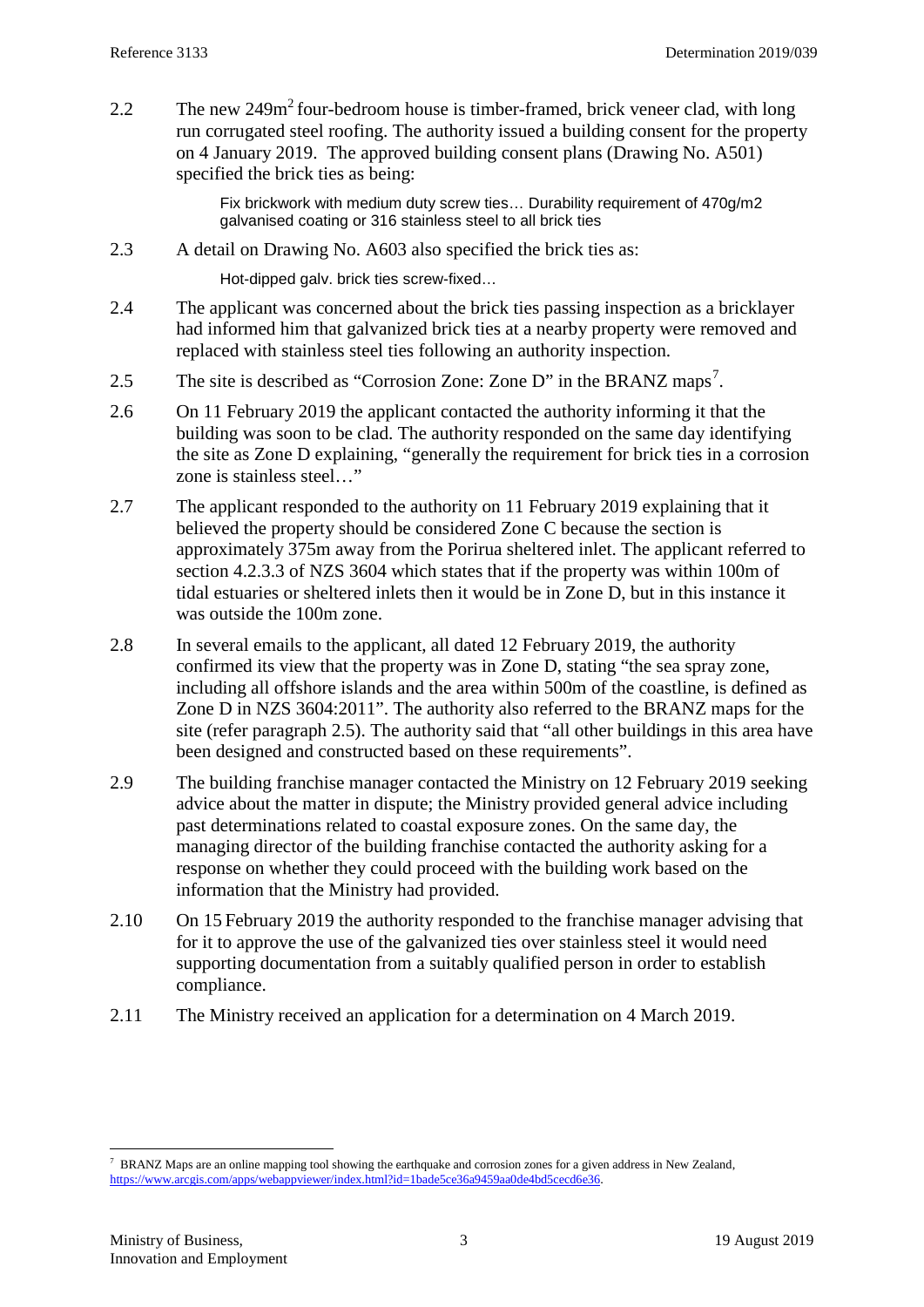## **3. The submissions and the draft determination**

- 3.1 The applicant included a submission in support of the application for determination that stated (in summary):
	- The authority has taken a generic approach to establish exposure zones and they seem to be disregarding site-specific factors. The applicants stated, "We believe that if the authority looked at our section and went through a standalone site assessment … they would agree that Exposure Zone C is sufficient".
	- The section is over 50m above sea level with thick vegetation along the base of the hill where the highway separates this sub division from the ocean, which means the risk of wind-blown sea spray is heavily reduced. The sheltered inlet has no breaking waves so the risk of sea spray is minimal. The applicant submitted that while the BRANZ maps are a useful tool they are to be used as a guide only and each site should be assessed individually.
	- The managing director of the building franchise, in correspondence with the LBP to the authority, said that "If [NZS] 3604 – [paragraph] 4.2.3.3 is followed this area is in Exposure Zone C, BRANZ maps are used as a guide only" confirming his opinion that the appropriate exposure zone was Zone C. The managing director also stated "The consent plans documentation approved specified the relevant exposure zone as zone C."
- 3.2 The applicant provided:
	- email correspondence between the parties
	- building consent plans of the proposed dwelling
	- **photographs of the site**
	- documentation from the NIWA $<sup>8</sup>$  $<sup>8</sup>$  $<sup>8</sup>$  website explaining 'Estuary types'</sup>
	- the BRANZ map tool ("the BRANZ Maps") from the BRANZ website
	- a report prepared for the Ministry by the Managing Director of the building franchise.
- 3.3 The authority made a submission in response to the application for determination that stated (in summary):
	- NZS 3604 clearly indicates that Zone D includes the area within 500m of the coastline as reflected in the maps. All other buildings in this area have been designed and constructed based on this requirement.
	- The authority stated:

We have a harbour that is subject to wind speeds that can vary from Very High to Specific Design, it would be hard to consider in this instance the area sheltered or the wind zone modified by topography, this clearly supports the site being in Zone D less than 500m from the harbour and exposed to salt in the air.

3.4 With its submission the authority provided copies of email correspondence between the parties.

<span id="page-3-0"></span> <sup>8</sup> National Institute of Water and Atmospheric Research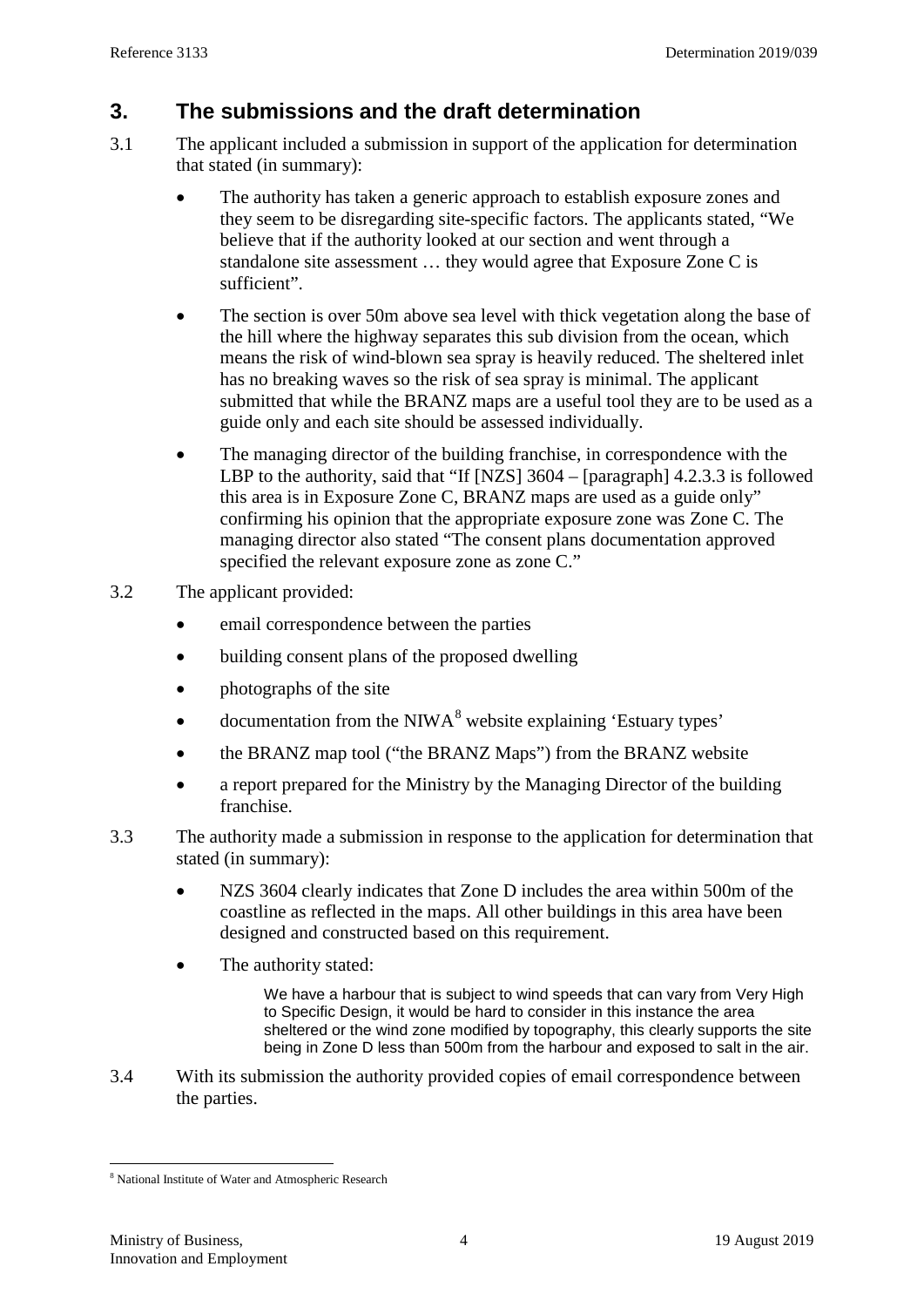#### **3.5 The draft determination and responses received**

3.5.1 A draft determination was issued to the parties for comment on 18 June 2019. The authority accepted the draft without comment on 3 July 2019. The applicant accepted the draft without further comment on 5 July 2019, and the owners accepted the draft without comment on 15 July 2019.

## **4. The expert's report**

- 4.1 As mentioned in paragraph 1.5, I engaged an independent expert to assist me. The expert is a Chartered Professional Engineer with specialist expertise in corrosion and is a member of several national and international organisations for corrosion engineering. The engineer reviewed the documentation provided with the application and carried out a site visit on 20 April 2019. The expert's report was received on 16 May 2019, and was issued to the parties on 21 May 2019.
- 4.2 The expert provided a table  $9$  identifying the different categories of site corrosivity and their characteristics as below.

| <b>ISO</b><br>$9223^{10}$ | <b>AS/NZS</b><br>2312:2002 <sup>11</sup> | NZS 3604: 2011 |                                                                | <b>SNZ TS 3404:2018</b> |                                                                                            |  |
|---------------------------|------------------------------------------|----------------|----------------------------------------------------------------|-------------------------|--------------------------------------------------------------------------------------------|--|
| $C5-M$                    | E-M: Very<br>High                        | Zone<br>D(E)   | Surf beaches                                                   | $C5-M$                  | Within 100m of breaking surf<br>on the west and south coasts<br>of the North Island.       |  |
| C <sub>4</sub>            | D: High                                  | Zone D         | < 500m of sea or<br>harbours                                   | C <sub>4</sub>          | Within 500m inland from<br>breaking surf. Within 50m of<br>calm salt water such as         |  |
|                           |                                          | Zone D         | <100m of tidal estuaries                                       |                         | harbour foreshores. May be<br>extended inland by prevailing<br>winds and local conditions. |  |
| C <sub>3</sub>            | C: Medium                                | Zone C         | Inland coastal areas                                           | C <sub>3</sub>          | Within 5km from salt water<br>including harbours.                                          |  |
| C <sub>2</sub>            | B: Low                                   | Zone B         | Inland areas with little<br>risk of sea spray salt<br>deposits | C <sub>2</sub>          | More than 5km to 50km from<br>salt water including<br>harbours.                            |  |

- 4.3 The expert considered the local typography, weather and site corrosivity. In respect of the site the expert noted the following:
	- The closest distance between the high-water mark of the tidal estuary that forms the southern arm of Porirua Harbour and the site is approximately 375m from the north-west (and approximately 475m from the west). It is also about 3.5km south-east from the rocky coastline impacted by the Pacific Ocean just west of Titahi Bay as shown in Figure 1. The site location is elevated and is approximately 45m above sea level and has previously been categorised as NZS 3604 Zone C.

<span id="page-4-0"></span><sup>-&</sup>lt;br>9 (Note that the table has been updated from that provided with the expert's report; the NZS 3404.1 extract has been replaced with the equivalent extract from SNZ TS 3404, Table 2 as SNZ TS 3404 was referenced in Acceptable Solution B2/AS1 at the time the consent was

issued, refer paragrap[h 5.1.5\)](#page-6-0)<br><sup>10</sup> International Standards Organisation ISO 9223:2012, Corrosion of metals and alloys – Corrosivity of atmospheres – Classification

<span id="page-4-2"></span><span id="page-4-1"></span><sup>&</sup>lt;sup>11</sup> Joint Australia and New Zealand Standard AS/NZS 2312:2002, Guide to the protection of structural steel against atmospheric corrosion by the use of protective coatings. I note while this version has been cited in NZS 3604 and NZS 3404, the Standard has been superseded by Joint Australia and New Zealand Standard AS/NZS 2312.1:2014 – Part 1: Paint Coatings, and AS/NZS 2312.2:2014 – Part 2: Hot dip galvanizing. AS/NZS 2312 has adopted the equivalent ISO terminology (Categories C1 to C5)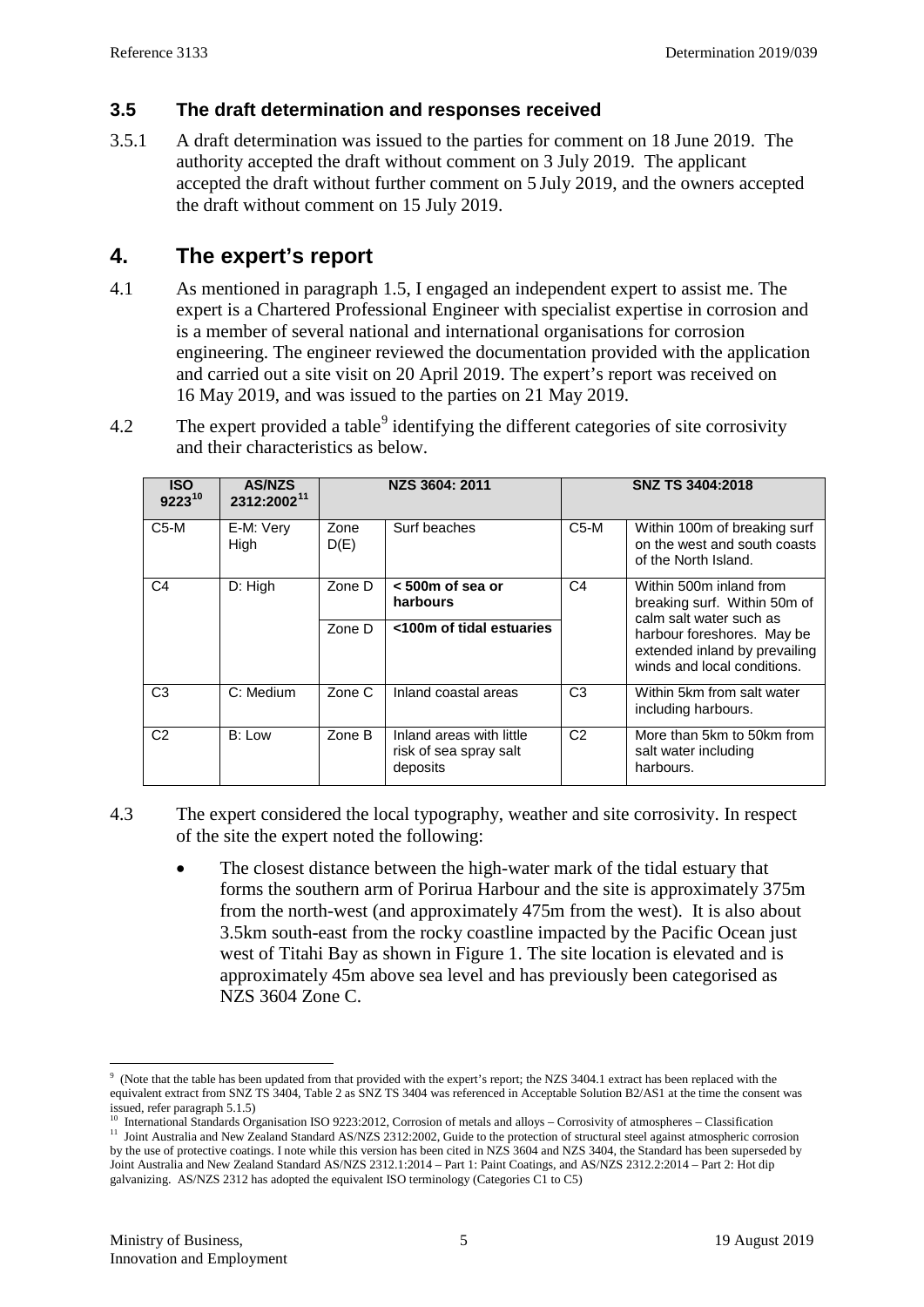- The prevailing local winds were interpolated from the weather records for Wellington and Paraparaumu Airports. The records show that north-westerlies are less dominant than the more frequent north-easterlies and southerlies.<sup>[12](#page-5-0)</sup> The site is sheltered from south-westerly winds blowing off the Tasman Sea by the hills adjacent to Colonial Knob and is partially sheltered from north-easterlies by a small pine plant plantation below the site.
- The site is nearby and above a relatively sheltered harbour; it is at a sufficient distance from the source of large breaking waves (i.e. ocean and coastal surf beach) where most of the corrosive marine aerosols are generated.
- Atmospheric corrosivity categories (ACC) are classified in accordance with a scale in ISO 9223. These are based on the weight of metal lost per unit area due to corrosion in the first year when exposed to weather. ISO 9223 category C4 (equivalent to AS/NZS 2312:2002 D: High and exposure Zone D of NZS 3604) is defined by ISO 9223 as having a first year corrosion for mild steel of more than 50 microns/year.
- The expert provided that the site falls within ISO 9223 C3 or exposure Zone C as defined in NZS 3604. The first-year corrosion rate of carbon steel in C3 is between 25 and 50 microns/year or 200 to  $400g/m^2$ /year. BRANZ atmospheric tests<sup>[13](#page-5-1)</sup> and AS/NZS 2312 Parts 1 and 2 support this ACC classification. AS/NZS 2312 states that "Around sheltered seas category C3 extends beyond 50m from the shoreline to a distance of about 1km inland. Much of the metropolitan areas of … Wellington are in this category."
- The authority considered the site corrosivity at the site to be Zone D as defined in NZS 3604 because of its interpretation of BRANZ maps since the site is within 500m of a 'coastline'. This has been taken as the edge of the Porirua Harbour but, given the BRANZ published corrosivity data for their test sites in the region<sup>12</sup>, and allowing for the direction of prevailing winds and the distance from any significant wave action, this is an overly conservative classification.
- Based on the available data discussed above and in the absence of site-specific testing, it is the expert's opinion that since the site is much more than 50m from the edge of a sheltered shoreline, the site's atmospheric corrosivity category is well within ISO 9223 Category C3 (equivalent to C: Medium) and is defined as such in AS/NZS 2312 and SNZ TS 3404.
- In addition, based on the broad and approximate categories in the New Zealand Standards, the site should be zoned as exposure Zone C as described in NZS 3604 (or Zone 1 as described by NZS 3404.1:2009), since it is more than 100m from the edge of a sheltered harbour and considerably more than 500m downwind from breaking surf on the Pacific Ocean coastline.
- 4.4 The expert concluded that based on the local atmospheric corrosivity testing and current New Zealand and Australian standard descriptions of corrosivity categories the site would correctly classified as ISO category C3, which is equivalent to NZS 3604 exposure Zone C: Medium.

<span id="page-5-0"></span><sup>&</sup>lt;sup>12</sup> PR Chappell, 2014. The climate and weather of the Wellington ( $2<sup>nd</sup>$ .ed.) NIWA Science and Technology Series No.65.

<span id="page-5-1"></span><sup>&</sup>lt;sup>13</sup> BRANZ Study Report SR288, Update of New Zealand's Corrosivity map, 2013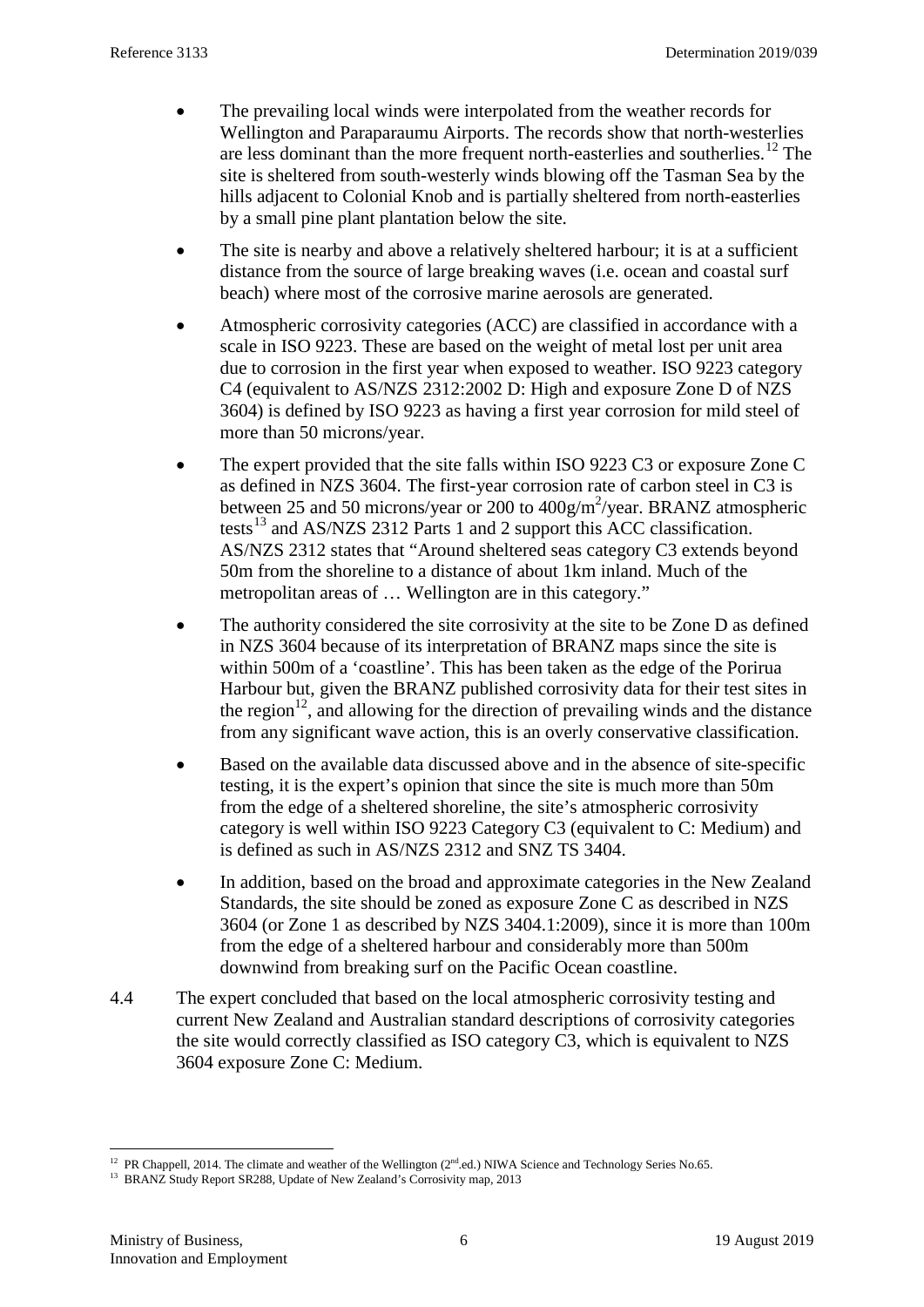## **5. Discussion**

#### **5.1 The durability required by Clause B2**

- 5.1.1 The objective of Clause B2 Durability of the Building Code is that a building continues to satisfy all the objectives of the Building Code throughout its effective life. That includes the requirement under Clause B2.3.1 for the building elements to meet the performance requirements of the Building Code for the minimum periods of 5 to 50 years from the date the code compliance certificate is issued.
- 5.1.2 The minimum durability requirement for brick ties as a building element falls under performance provision B2.3.1(a) of the Building Code which provides:
	- (a) the life of the building, being not less than 50 years, if
		- $(i)$  ...
		- (ii) Those building elements are difficult to access or replace or
		- (iii) Failure of those building elements to comply with the building code would go undetected during both normal use and maintenance of the building
- 5.1.3 Table 1 of B2/AS1 lists the durability of brick ties as being not less than 50 years (refer Appendix A.2). In addition, the commentary to Table 1 says:

Note: Clause B2.3.2 requires that all hidden elements have at least the same durability as that of the element that covers it (i.e. must have the same expected life) which may be more than the requirement in clause B2.3.1. For example, the reason that a brick tie has a requirement of not less than 50 years in this table, instead of the 15 year requirement for cladding, is that the brick veneer that hides it has an expected durability of 50 years or more.

- 5.1.4 I note the drawings for the work described in the approved building consent specify that both galvanized steel and stainless steel brick ties may be used (refer paragraphs [2.2](#page-2-2) and [2.3\)](#page-2-3) and the building consent was granted and issued on that basis.
- <span id="page-6-0"></span>5.1.5 Compliance with Clause B2 can be demonstrated by meeting the requirements of SNZ TS 3404 or NZS 3604. I note SNZ TS 3404 was referenced in Acceptable Solution B2/AS1, effective from 20 November 2018, so was referenced in B2/AS1 at the time the building consent was granted in January 2019. I note the specification that formed part of the approved building consent references B2/AS1, but it does not reference either SNZ TS 3404 or NZS 3404.
- 5.1.6 Paragraph 3.6.1 of B2/AS1 says:

SNZ TS 3404 is an Acceptable Solution for meeting the durability requirements of steel building elements within its scope.

5.1.7 SNZ TS 3404 sets out the technical requirements that are necessary to provide the required level of durability to steel structures and their component parts. This can include brick ties located in a "damp internal" environment; the microclimate category would be C3 for buildings located in both C3 and C4 macro environments. [14](#page-6-1)

<span id="page-6-1"></span><sup>&</sup>lt;sup>14</sup> Joint Australia New Zealand Standard AS/NZS 2312.2:2014 – Part 2: Hot dip galvanizing at clause 5.2 provides that when selecting a hot dip galvanised coating system to take into account of multiple factors including "…the general environment (macro-climate) and the effects of any local variations in the environment (microclimate)."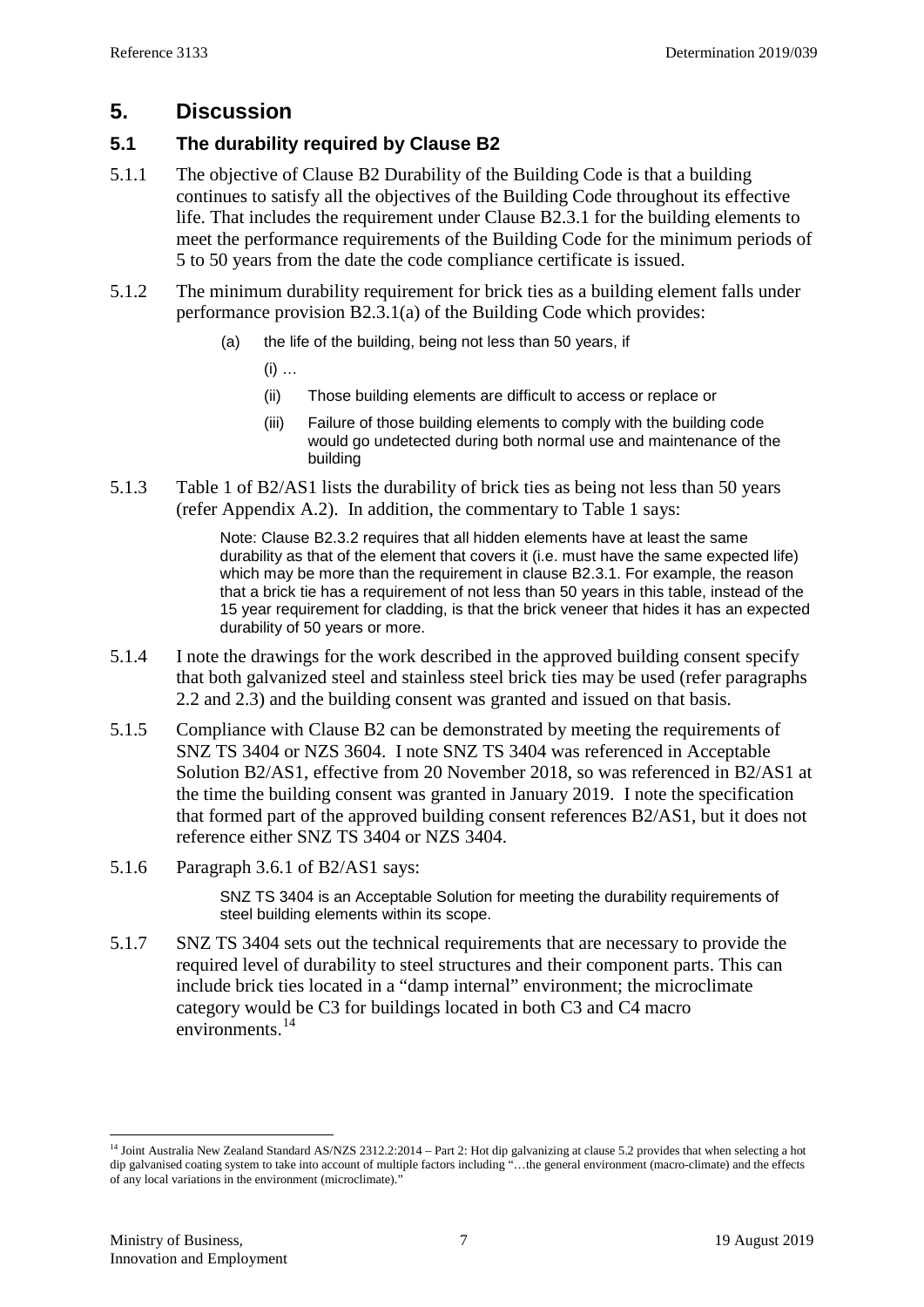#### **5.2 The app**r**opriate exposure zone**

- 5.2.1 Exposure Zone D sites are defined in paragraph 4.2.3.3 of NZS 3604 as 'Coastal areas with high risk of windblown sea-spray salt deposits'. This is defined as 'within 500m of the sea including harbours, or 100m from tidal estuaries and sheltered inlets…'
- <span id="page-7-0"></span>5.2.2 The BRANZ maps classify all land within 500m of the coastline as exposure Zone D, and have not taken into consideration the location of tidal estuaries or sheltered inlets. Guidance<sup>[15](#page-7-1)</sup> provided with the BRANZ maps states the maps have "not" attempted to define what precisely is or isn't a tidal estuary or sheltered inlet" and as a result the maps are 'technically conservative in those areas.'"
- 5.2.3 However, where there is a tidal estuary (or sheltered inlet) present, NZS 3604 states that Zone D is classified as the area within 100m from the tidal estuary. The expert's report considers that the body of water adjacent the site is a tidal estuary and that the site is located over 100m from the sheltered estuary shoreline (375m according to the applicant). The expert states that the site is located considerably more that 500m downwind from breaking surf (some 2.7km away), which is the main source of corrosive marine aerosols. Therefore, the site should be classified as exposure zone C, as it is located over 100m away from a tidal estuary and has a low risk of windblown sea-spray deposits from the nearest surf beach.
- 5.2.4 I am of the view that the authority should have used the definitions in NZS 3604 in conjunction with the BRANZ maps, especially when tidal estuaries are specifically excluded from BRANZ maps classification of exposure zones as noted in paragraph [5.2.2.](#page-7-0) I note the BRANZ maps are not referenced in Clause B2 Durability.
- 5.2.5 I consider the BRANZ maps a useful tool for the authority to use in establishing exposure zones but I consider it was incorrect to maintain its position on what was the appropriate zone without consideration of the specifics of the site with regards to NZS 3604 and SNZ TS 3404.
- 5.2.6 The authority's assessment in determining the zone as Zone D is based on a conservative interpretation of NZS 3604. However, clauses 4.2.2 and 4.2.4 of NZS 3604 require that after determination of an exposure zone that "evidence of local environmental effects … shall be considered." and "then in all cases apply any microclimate considerations".
- 5.2.7 In summary, I accept the expert's conclusions that the site is located in Zone C, and the authority was incorrect to classify the site as Zone D. This position is consistent with the decisions made in past determinations that have considered the effect of sheltered bodies of salt water on exposure zones; namely Determinations 20[16](#page-7-2)/005<sup>16</sup> and  $2017/012^{17}$ .

<span id="page-7-1"></span><sup>&</sup>lt;sup>15</sup> Map viewer zone available on the BRANZ website at www.branz.co.nz/map-viewer-zone-information 16 Determination 2016/005 The durability of a substitute metal roofing material on a house located close to a tidal estuar

<span id="page-7-2"></span><sup>(15</sup> February 2016)

<span id="page-7-3"></span>Determination 2017/012 Regarding the corrosion zone of a proposed housing development (6 March 2017)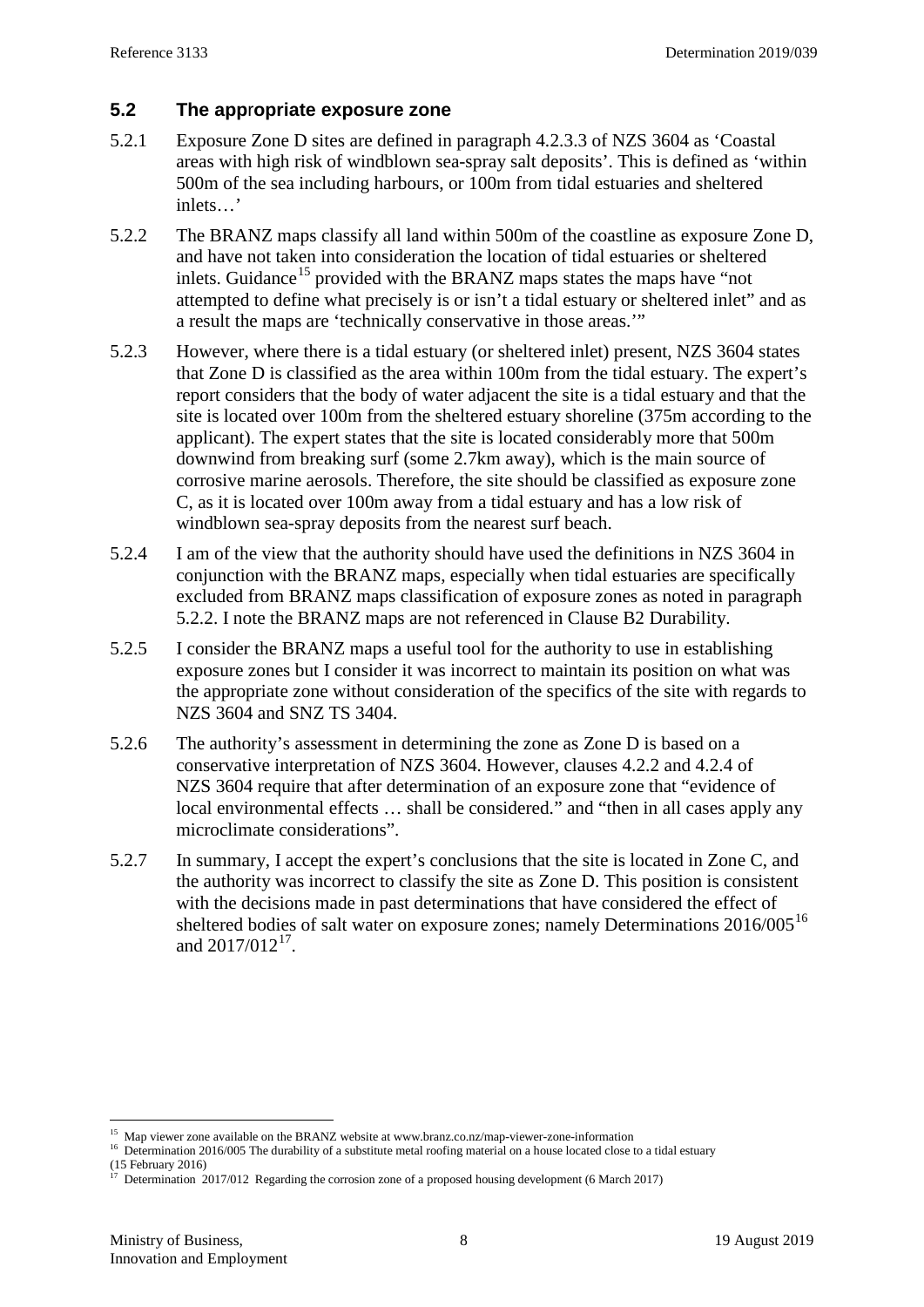#### **6. The decision**

6.1 In accordance with section 188 of the Building Act 2004, I hereby determine that the appropriate exposure zone for this site is Zone C as defined in NZS 3604, and that brick ties manufactured to meet this exposure zone will satisfy the minimum 50-year durability period required by the Building Code Clause B2.3.1(a).

Signed for and on behalf of the Chief Executive of the Ministry of Business, Innovation and Employment on 19 August 2019.

Katie Gordon **Manager Determinations**